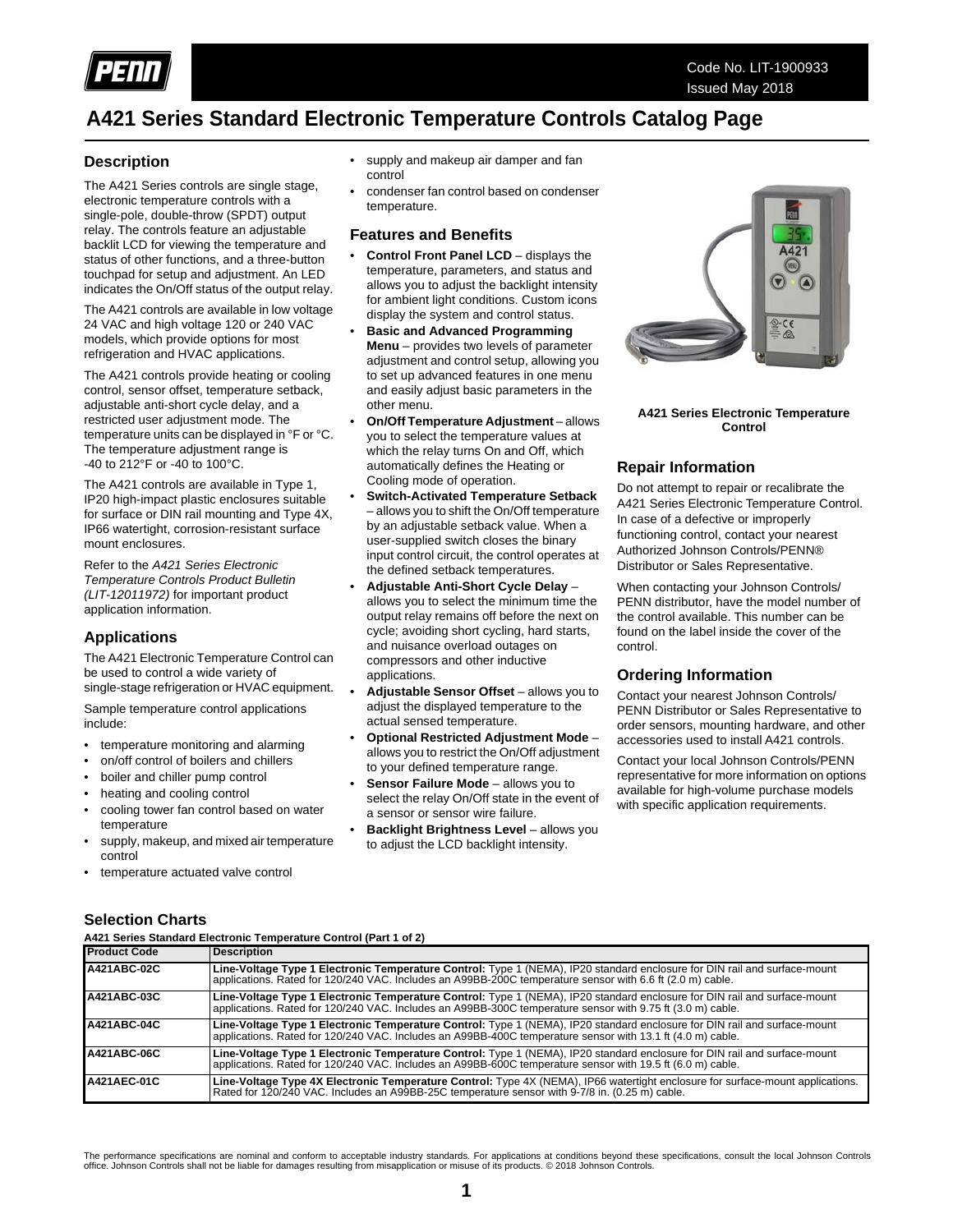

## *A421 Series Electronic Standard Temperature Controls Catalog Page (Continued)*

| <b>Product Code</b> | Description                                                                                                                                                                                                                                                        |
|---------------------|--------------------------------------------------------------------------------------------------------------------------------------------------------------------------------------------------------------------------------------------------------------------|
| <b>A421AEC-02C</b>  | Line-Voltage Type 4X Electronic Temperature Control: Type 4X (NEMA), IP66 watertight enclosure for surface-mount applications.<br>Rated for 120/240 VAC. Includes an A99BB-200C temperature sensor with 6.6 ft (2.0 m) cable.                                      |
| <b>A421GBF-02C</b>  | Low-Voltage Type 1 Electronic Temperature Control: Type 1 (NEMA), IP20 standard enclosure for DIN rail and surface-mount<br>applications. Rated for 24 VAC Class 2, Safety Extra Low Voltage. Includes an A99BB-200C temperature sensor with 6.6 ft (2.0 m) cable. |
| <b>A421GEF-01C</b>  | Low-Voltage Type 4X Electronic Temperature Control: Type 4X (NEMA), IP66 watertight enclosure for surface-mount applications.<br>Rated for 24 VAC Class 2, Safety Extra Low Voltage. Includes an A99BB-25C temperature sensor with 9-7/8 in. (0.25 m) cable.       |
| <b>IA421GEF-02C</b> | Low-Voltage Type 4X Electronic Temperature Control: Type 4X (NEMA), IP66 watertight enclosure for surface-mount applications.<br>Rated for 24 VAC Class 2, Safety Extra Low Voltage. Includes an A99BB-200C temperature sensor with 6.6 ft (2.0 m) cable.          |

#### **A421 Series Standard Electronic Temperature Control (Part 2 of 2)**

## **A99 Temperature Sensors<sup>1</sup>**

| <b>Product Code</b>     | <b>Description</b>                                                                                                                                                                                        |
|-------------------------|-----------------------------------------------------------------------------------------------------------------------------------------------------------------------------------------------------------|
| A99BA-200C              | PTC Temperature Sensor: Standard probe 2 in. (5.1 cm) with 6.6 ft (2.0 m) shielded PVC cable;<br>Ambient operating temperature range: -40 to 212°F (-40 to 100°C)                                         |
| A99BB-25C               | <b>PTC Temperature Sensor:</b> Standard probe 2 in. (5.1 cm) with 9-7/8 in. (0.25 m) PVC cable;<br>Ambient operating temperature range: -40 to 212°F (-40 to 100°C)                                       |
| A99BB-200C              | <b>PTC Temperature Sensor:</b> Standard probe 2 in. (5.1 cm) with 6.6 ft (2.0 m) PVC cable;<br>Ambient operating temperature range: -40 to 212 °F (-40 to 100 °C)                                         |
| A99BB-300C              | <b>PTC Temperature Sensor:</b> Standard probe 2 in. (5.1 cm) with 9.8 ft (3.0 m) PVC cable;<br>Ambient operating temperature range: -40 to 212°F (-40 to 100°C)                                           |
| A99BB-400C              | <b>PTC Temperature Sensor:</b> Standard probe 2 in. (5.1 cm) with 13.1 ft (4.0 m) PVC cable;<br>Ambient operating temperature range: -40 to 212 F (-40 to 100 °C)                                         |
| A99BB-600C              | <b>PTC Temperature Sensor:</b> Standard probe 2 in. (5.1 cm) with 19.7 ft (6.0 m) PVC cable;<br>Ambient operating temperature range: -40 to 212°F (-40 to 100°C)                                          |
| A99BC-25C <sup>1</sup>  | PTC Temperature Sensor: Standard probe 2 in. (5.1 cm) with 9-7/8 in. (0.25 m) high-temperature silicon cable; Ambient operating<br>temperature range: -40 to 248°F (-40 to 100°C)                         |
| A99BC-100C <sup>1</sup> | PTC Temperature Sensor: Standard probe 2 in. (5.1 cm) with 3.3 ft (1.0 m) high-temperature silicon cable; Ambient operating<br>temperature range: -40 to $248^{\circ}F$ (-40 to $120^{\circ}C$ )          |
| A99BC-300C1             | PTC Temperature Sensor: Standard probe 2 in. (5.1 cm) with 9.8 ft (3.0 m) high-temperature silicon cable; Ambient operating<br>temperature range: -40 to 248°F (-40 to 120°C)                             |
| A99BC-500C <sup>1</sup> | PTC Temperature Sensor: Standard probe 2 in. (5.1 cm) with 16.4 ft (5.0 m) high-temperature silicon cable; Ambient operating<br>temperature range: -40 to $248^{\circ}F$ (-40 to $120^{\circ}C$ )         |
| A99BC-1500C1            | <b>PTC Temperature Sensor:</b> Standard probe 2 in. (5.1 cm) with 49.2 ft (15.0 m) high-temperature silicon cable; Ambient operating<br>temperature range: -40 to $248^{\circ}F$ (-40 to $120^{\circ}C$ ) |
| A99CB-200C              | <b>PTC Temperature Sensor:</b> Extended probe 6 in. (15.2 cm) with 6.6 ft (2.0 m) PVC cable;<br>Ambient operating temperature range: -40 to 212°F (-40 to 100°C)                                          |
| A99CB-600C              | <b>PTC Temperature Sensor:</b> Extended probe 6 in. (15.2 cm) with 19.7 ft (6.0 m) PVC cable;<br>Ambient operating temperature range: -40 to 212°F (-40 to 100°C)                                         |

1. When any A99 Series Temperature Sensor is connected to a standard A421 control model, the range of displayed temperature values is -40 to 212ºF or -40 to 100ºC.

#### **Accessories for the A421 Controls**

| <b>Product Code</b> | Description                                                        |
|---------------------|--------------------------------------------------------------------|
| <b>BKT287-1R</b>    | 12 in. (305 mm) long DIN rail section                              |
| <b>BKT287-2R</b>    | 36 in. (914 mm) long DIN rail section                              |
| <b>PLT344-1R</b>    | Two End Clamps for DIN rail sections                               |
| <b>A99-CLP-1</b>    | Surface Mounting Clip for A99B and A99C Series Temperature Sensors |
| <b>SHL10-603R</b>   | Sun Shield for A99B and A99C Series Temperature Sensors            |
| <b>BOX10A-603R</b>  | PVC Enclosure for A99B and A99C Series Temperature Sensors         |
| <b>IWEL11A-601R</b> | Immersion well for applying sensor in fluid applications           |

The performance specifications are nominal and conform to acceptable industry standards. For applications at conditions beyond these specifications, consult the local Johnson Controls<br>office. Johnson Controls shall not be